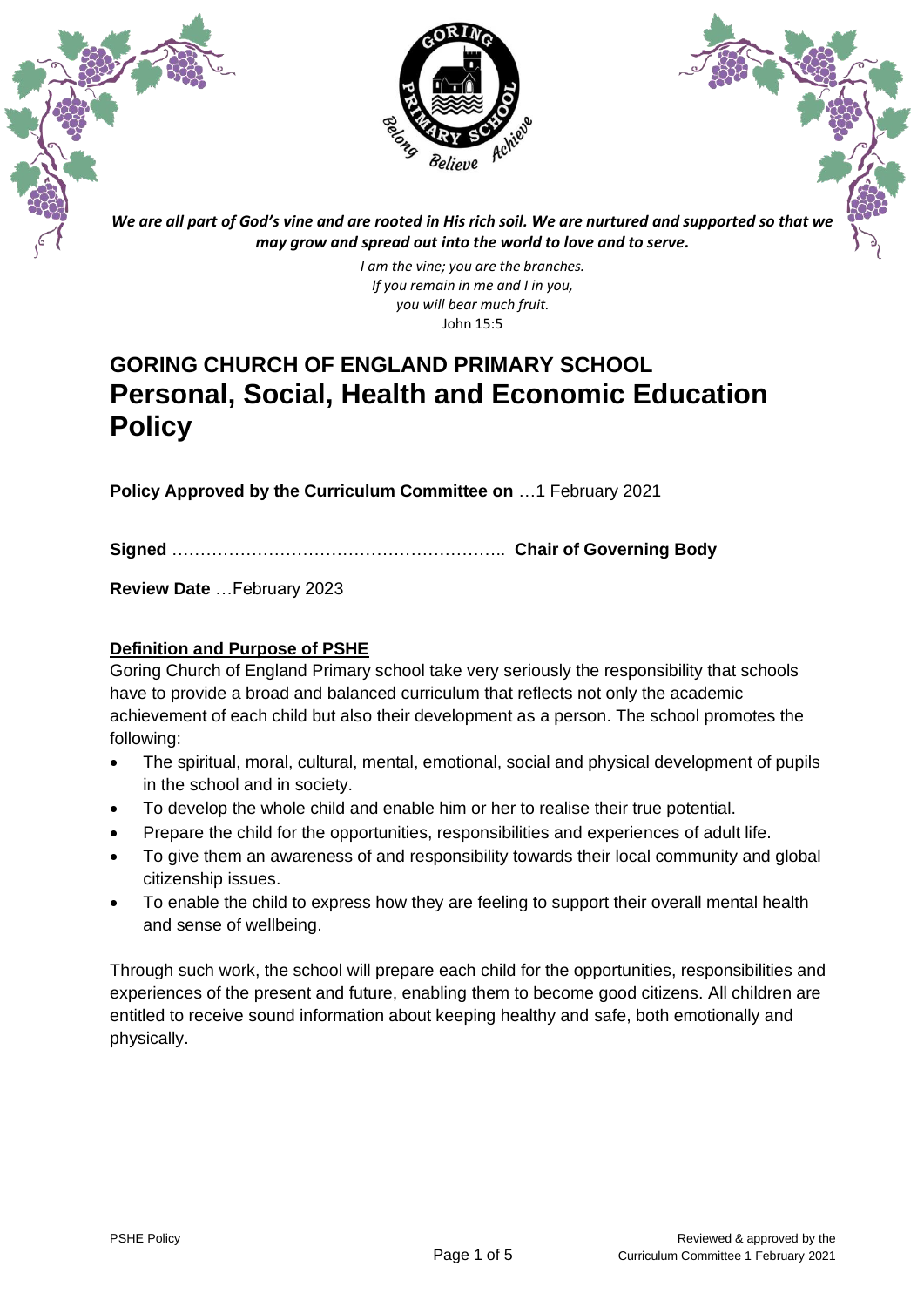# **Documentation**

This policy should be read in conjunction with the following policies:

- Acceptable Use Agreement policies
- Anti-bullying Policy
- Child Protection and Safeguarding Policy
- Curriculum Policy
- Data Protection Policy
- Drug Education Policy
- Equality and Accessibility Policy
- Learning and Teaching Policy
- Mental Health and Wellbeing Policy
- PSHE Policy
- Pupil Behaviour Policy
- RE policy
- Relationships and Sex Education Policy
- Spirituality and Reflection Policy

# **Aims**

Goring Church of England Primary School aims, through implicit and explicit learning experiences, to:

- Develop an awareness of social, economic, political and ecological issues.
- Nurture mutual trust and respect between individuals and groups.
- Develop understanding and tolerance and understand the fundamental British Values being part of Britain, democracy, rules and laws, individual liberty and respect and tolerance of those with different faiths and beliefs.
- Encourage the development of informed and responsible healthy life choices.
- Develop positive attitudes towards physical and mental health.
- Foster self-respect and self-esteem among all members of the community.
- Give opportunities for children to experience awe and wonder.
- Prepare pupils for the opportunities, responsibilities and experiences of adult life.
- To use computers and other devices safely and report anything which makes them feel uncomfortable.
- To be aware of sustainable living and our responsibilities towards our planet.
- Integrate the school values of Belong, Believe, Achieve into daily life.

Across the curriculum, children are given the opportunity to work on feelings and to practice personal and inter-personal skills. Some children may also do additional targeted work on friendships. We value the learning that goes on within the community and in the home, believing that these, alongside school links, are an essential dimension of PSHE.

## **Subject content and delivery**

At Goring Church of England Primary School the PSHE curriculum is taught, through timetabled lessons across all key stages, using a spiral curriculum approach (a course of study in which pupils will see the same topics throughout their school career, with each encounter increasing in complexity and reinforcing previous learning). The topics that are covered in each year group are as follows:

- 1) Me and my relationships
- 2) Valuing difference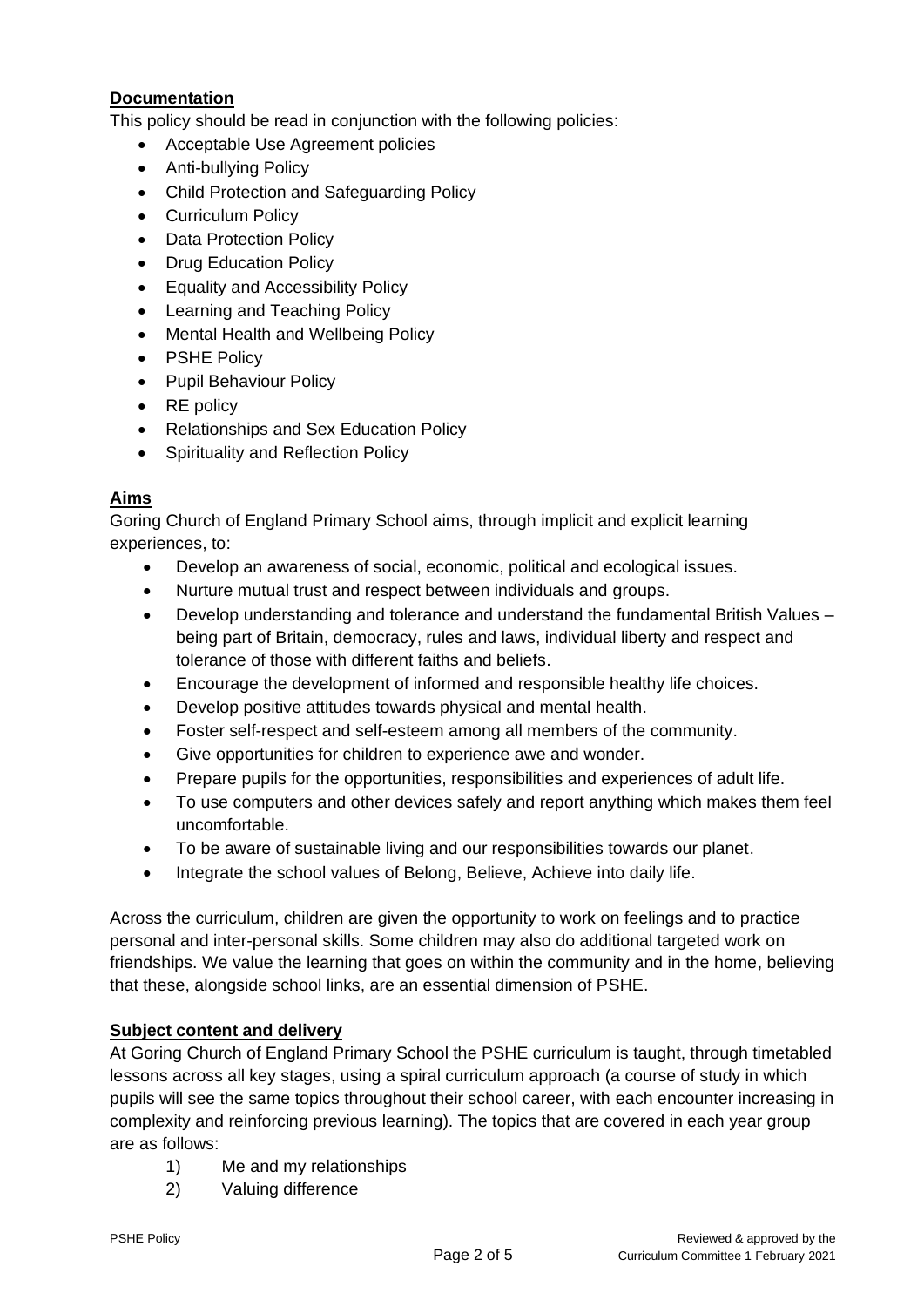- 3) Keeping myself safe
- 4) Rights and responsibilities
- 5) Being my best
- 6) Growing and changing

More details of what is covered in these topics specific to each year group are outlined in the PSHE long term plan which can be found on the school's website.

The school uses a scheme called 'SCARF' (Safety, Caring, Achievement, Resilience, Frendship) to supplement their teaching and provide high quality resources during lessons.

Activities are planned according to the different levels of children's skills and previous knowledge. A range of teaching strategies are used in the delivery of this policy. These will include:

- Circle time and class discussion.
- Imaginative writing.
- Reflection, sharing and showing.
- Role-play and drama.
- Games, story-telling and interpretation.
- The use of video and computer technology.
- Visits and visitors where appropriate.
- Class lesson time.
- Responsibility to represent their class.
- Carry out specific tasks for the school community.
- Collective Worship topics.
- Peer mentoring/buddy system/sports leadership.

Relationships and Sex Education (RSE) is delivered as part of the PSHE curriculum. More information about RSE and how the school meets the government requirements relating to RSE can be found in the RSE Policy on the school website.

The PSHE coordinator works closely with colleagues in related curriculum areas (e.g. Science, Computing, RE and PE) to ensure a holistic and joined up approach to what is taught in PSHE.

## **Monitoring and Evaluation**

The school regularly monitor and evaluate the PSHE scheme of work to ensure that the quality of teaching is consistent, that the curriculum is meeting the new national requirements under the Relationships Education, RSE and Health Education guidance, and that learning outcomes are reflective of pupil need.

This policy will be reviewed by the school's leadership team in conjunction with the PSHE and RSE coordinator and Governors on a regular basis. If changes are needed, members of staff, parents/carers and pupils will be consulted, and any amendments clearly communicated.

The School's Leadership Team monitors and evaluates the implementation of the programme and pupil's knowledge and understanding through:

- Pupil voice (e.g. using pupil surveys and focus groups)
- Evidence from lesson observations including analysing pupil engagement in lessons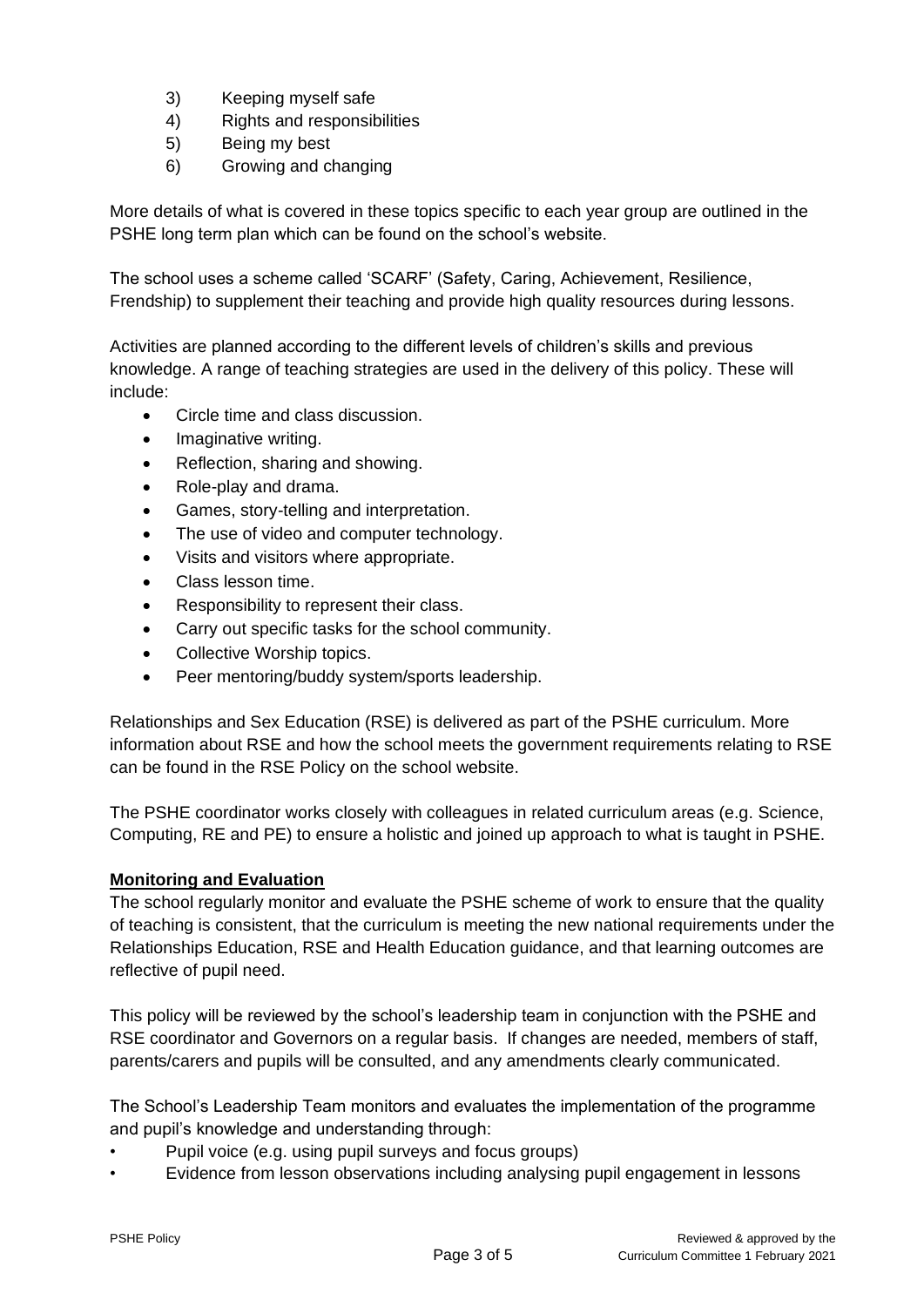- Teacher evaluation of lessons and the overall PSHE programme
- Looking at samples of pupils' work
- Analysis of behaviour incident records (e.g. prejudicial bullying)

## **Pupil voice**

Pupil voice is central to the culture and ethos of the school. Staff use pupil voice to evaluate how relevant and engaging PSHE is to children's lives.

Throughout the PSHE scheme of work staff embed pupil voice practices to enable pupils to express their views on the range of topics and issues that PSHE covers and to ensure that they listen to other opinions and evidence, reflect on their own perspectives and take a broader view.

The school wants to ensure that all pupil voices are heard but that those views that are hurtful, offensive or exclusionary do not dominate and are addressed appropriately and without delay.

The school want to ensure a culture where human rights, social justice, inclusion and diversity are promoted.

## **Safeguarding and child protection**

Goring Church of England Primary School acknowledges that PSHE is crucial for creating a culture of safeguarding within the school and for meeting statutory obligations as outlined in Keeping Children Safe in Education (September 2019).

PSHE helps children to understand the difference between healthy and abusive relationships and to understand how to get help if they are experiencing abuse or have experienced abuse.

Staff recognise that when discussing some of the issues PSHE covers, some pupils could disclose abuse or other harmful experiences. In cases of a disclosure, all staff have statutory training around child protection and will follow the schools safeguarding policy and procedures.

Staff also recognise that some children may be vulnerable to some of the content delivered in PSHE due to a previous safeguarding concern, ongoing concerns or changes to their personal life. For those children, additional support will be given to prevent them being affected by the scenarios or topics in their planned lessons.

While Goring Church of England Primary School wants to create a learning space that feels safe for children and young people to disclose, staff also want to protect children's privacy.

At Goring Church of England Primary School, the staff do this by using a number of teaching techniques including the use of a working agreement, where rights respecting ground rules are created with pupils on what makes a safe and welcoming environment for all.

Once ground rules have been set, staff will check they are in place throughout the scheme of work and actively referred to. Through the use of ground rules and other approaches, such as distancing techniques, staff believe the school can create a supportive environment for discussions that can be sensitive or difficult.